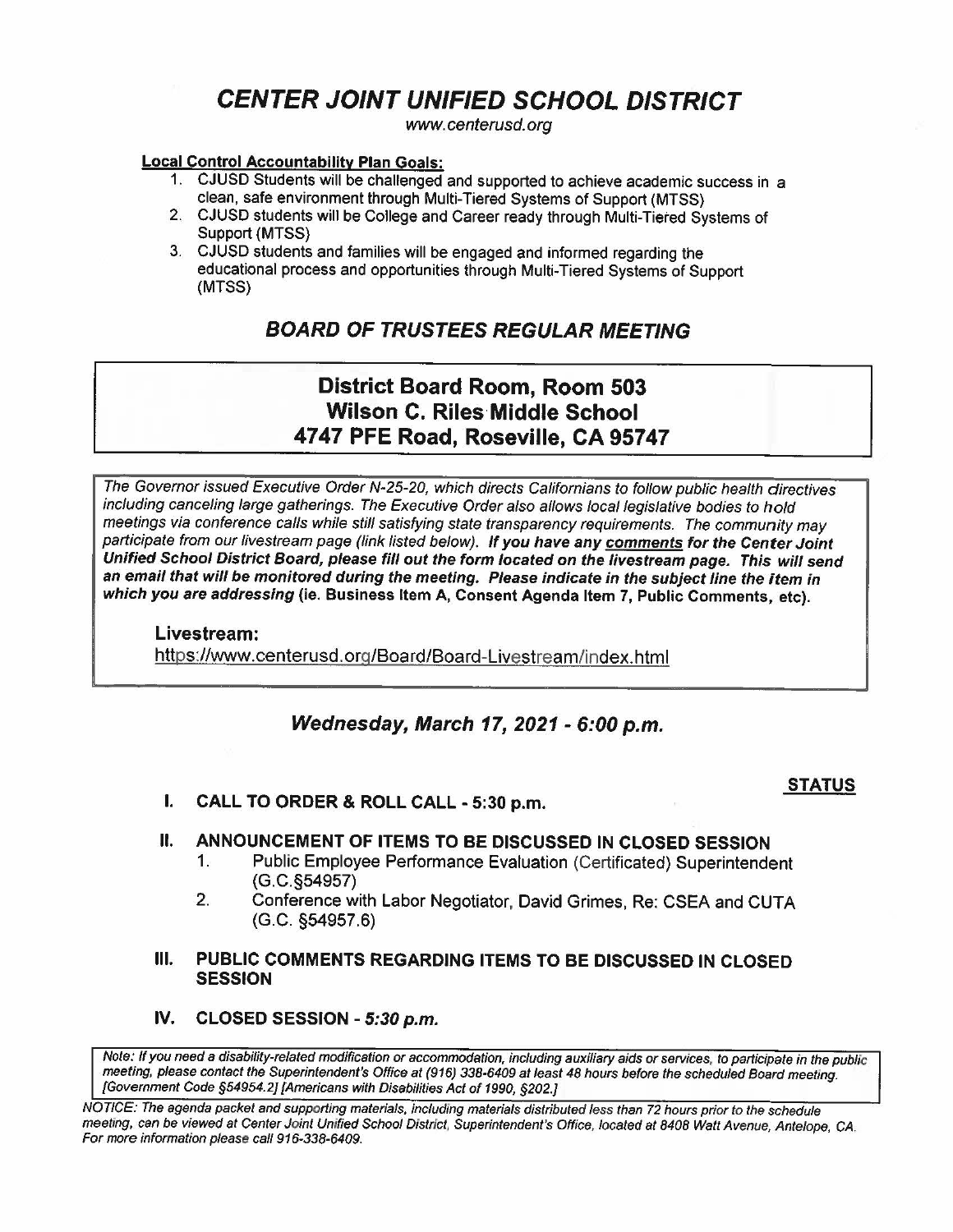| V.                     | OPEN SESSION - CALL TO ORDER - 6:00 p.m.                                                                                                                                                                                                                                |                                                                                                                                                                                                                                                                                                                                                                                                                                                     |                     |  |  |
|------------------------|-------------------------------------------------------------------------------------------------------------------------------------------------------------------------------------------------------------------------------------------------------------------------|-----------------------------------------------------------------------------------------------------------------------------------------------------------------------------------------------------------------------------------------------------------------------------------------------------------------------------------------------------------------------------------------------------------------------------------------------------|---------------------|--|--|
| VI.                    | <b>FLAG SALUTE</b>                                                                                                                                                                                                                                                      |                                                                                                                                                                                                                                                                                                                                                                                                                                                     |                     |  |  |
| VII.                   | ANNOUNCEMENT OF ACTION TAKEN IN CLOSED SESSION<br><b>Info/Action</b>                                                                                                                                                                                                    |                                                                                                                                                                                                                                                                                                                                                                                                                                                     |                     |  |  |
| VIII.                  | <b>ADOPTION OF AGENDA</b><br>Action                                                                                                                                                                                                                                     |                                                                                                                                                                                                                                                                                                                                                                                                                                                     |                     |  |  |
| IX.                    | <b>ORGANIZATION REPORTS</b> (3 minutes each)<br>Info<br>CUTA - Venessa Mason, President<br>1.<br>2.<br>CSEA - Marie Huggins, President                                                                                                                                  |                                                                                                                                                                                                                                                                                                                                                                                                                                                     |                     |  |  |
| X.<br>Facilities & Op. | 1.                                                                                                                                                                                                                                                                      | <b>COMMITTEE UPDATES</b> (8 minutes each)<br>Facilities Update - Craig Deason                                                                                                                                                                                                                                                                                                                                                                       | Info                |  |  |
| XI.                    | <b>COMMENTS FROM THE AUDIENCE REGARDING ITEMS NOT ON</b><br><b>THE AGENDA</b>                                                                                                                                                                                           |                                                                                                                                                                                                                                                                                                                                                                                                                                                     |                     |  |  |
|                        |                                                                                                                                                                                                                                                                         | Anyone may address the Board regarding any item that is within the Board's subject matter<br>jurisdiction. However, the Board may not discuss or take action on any item which is not on<br>this agenda except as authorized by Government Code Section 54954.2. A speaker shall be<br>limited to 3 minutes (Board Policy 9323). All public comments on items listed on this agenda<br>will be heard at the time the Board is discussing that item. | Comments<br>Invited |  |  |
| XII.                   |                                                                                                                                                                                                                                                                         | <b>BOARD / SUPERINTENDENT REPORTS (20 minutes)</b>                                                                                                                                                                                                                                                                                                                                                                                                  | Info                |  |  |
| XIII.                  | <b>CONSENT AGENDA (5 minutes)</b><br>Action<br>NOTE: The Board will be asked to approve all of the following items by a single vote, unless any<br>member of the Board asks that an item be removed from the consent agenda and considered and<br>discussed separately. |                                                                                                                                                                                                                                                                                                                                                                                                                                                     |                     |  |  |
| Governance             | $\mathbf{1}$ .                                                                                                                                                                                                                                                          | Approve Adoption of Minutes from February 17, 2021 Regular Meeting                                                                                                                                                                                                                                                                                                                                                                                  |                     |  |  |
| ↓                      | 2.                                                                                                                                                                                                                                                                      | Approve Adoption of Minutes from March 3, 2021 Special Meeting                                                                                                                                                                                                                                                                                                                                                                                      |                     |  |  |
| Personnel              | 3.                                                                                                                                                                                                                                                                      | <b>Approve Classified Personnel Transactions</b>                                                                                                                                                                                                                                                                                                                                                                                                    |                     |  |  |
|                        | 4.                                                                                                                                                                                                                                                                      | <b>Approve Certificated Personnel Transactions</b>                                                                                                                                                                                                                                                                                                                                                                                                  |                     |  |  |
| Student Services 5.    |                                                                                                                                                                                                                                                                         | Ratify Site License with IndieFlix for Online Access to Virtual Webinar                                                                                                                                                                                                                                                                                                                                                                             |                     |  |  |
|                        |                                                                                                                                                                                                                                                                         | <b>Presentation and Accompanying Resources</b>                                                                                                                                                                                                                                                                                                                                                                                                      |                     |  |  |
|                        | 6.                                                                                                                                                                                                                                                                      | Approve Professional Service Agreement: Community Matters                                                                                                                                                                                                                                                                                                                                                                                           |                     |  |  |
| Curr. & Inst.          | 7.                                                                                                                                                                                                                                                                      | Ratify COVID Testing Laboratory Services Agreement with DIACARTA                                                                                                                                                                                                                                                                                                                                                                                    |                     |  |  |
| ↓                      | 8.                                                                                                                                                                                                                                                                      | Ratify McClellan High School's Credit Reduction for Specific 4th- and 5th-year                                                                                                                                                                                                                                                                                                                                                                      |                     |  |  |
| ↓                      | 9.                                                                                                                                                                                                                                                                      | <b>Students</b>                                                                                                                                                                                                                                                                                                                                                                                                                                     |                     |  |  |
|                        |                                                                                                                                                                                                                                                                         | Approve Addition of Online PE Course to Center Adult School High School<br>Diploma Course Offerings                                                                                                                                                                                                                                                                                                                                                 |                     |  |  |
| $\ddot{\phantom{0}}$   | 10.                                                                                                                                                                                                                                                                     | Approve 2020-21 Consolidated Application                                                                                                                                                                                                                                                                                                                                                                                                            |                     |  |  |
|                        | 11.                                                                                                                                                                                                                                                                     | Approve Memorandum of Understanding with Heartland Child and Family                                                                                                                                                                                                                                                                                                                                                                                 |                     |  |  |
|                        |                                                                                                                                                                                                                                                                         | <b>Services</b>                                                                                                                                                                                                                                                                                                                                                                                                                                     |                     |  |  |
| Special Ed.            | 12.                                                                                                                                                                                                                                                                     | Ratify 20/21 Individual Service Agreements:<br><b>ISA #50</b><br><b>Odyssey Learning Center</b><br><b>ISA #51</b><br>Meladee McCarty, OI Specialist<br>ISA #52<br><b>CCHAT</b><br>ISA #53 Placer Learning Center<br>ISA #54 Hanoch McCarty, Assistive Tech                                                                                                                                                                                          |                     |  |  |
| Facilities & Op.       | 13.                                                                                                                                                                                                                                                                     | <b>ISA #55</b><br>American River Speech<br>Approve Agreement between Center Joint Unified School District and Integrated                                                                                                                                                                                                                                                                                                                            |                     |  |  |
| ↓                      | 14.                                                                                                                                                                                                                                                                     | Fire Systems, Inc.<br>Approve Professional Services Award and Contract between JL Modular and the<br>Center Joint Unified School District to Provide Modular Design and Engineering<br>Services for the New Rex Fortune Elementary School Project                                                                                                                                                                                                   |                     |  |  |